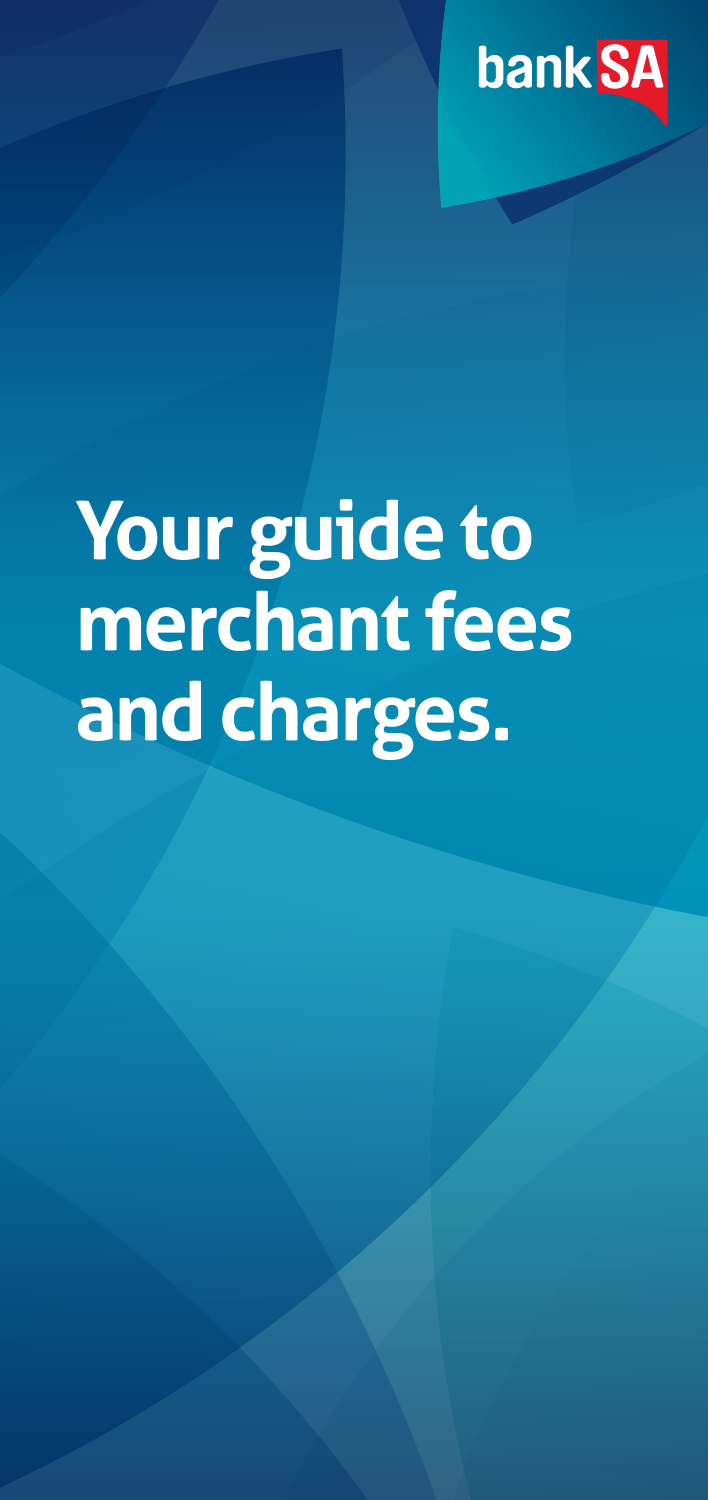All fees and charges stipulated in this brochure are exclusive of GST unless indicated.

This booklet contains the fees and charges that apply to merchants that have a payment facility with us. It forms part of your agreement with BankSA.

Information outlined in this booklet is current as at March 2021 but may change from time to time.

We may introduce new fees and change existing fees where appropriate. Where the new or changed fees relate to a payment facility we will give you notice in accordance with the terms and conditions of that payment facility.

This booklet contains all service fees payable that may not be detailed in the Fee Schedule enclosed with your Letter of Confirmation from BankSA or the terms and conditions that apply to your payment facility. Unless those documents indicate otherwise, the following fees apply. Subject to the description of the fee, the fees will be payable at the time the transaction or event occurs.

| <b>Fee Name</b>                                                                                                                                                                                                                                                                                                                                           | <b>EFTPOS</b>                                                     | <b>Online Payment Solution</b> |
|-----------------------------------------------------------------------------------------------------------------------------------------------------------------------------------------------------------------------------------------------------------------------------------------------------------------------------------------------------------|-------------------------------------------------------------------|--------------------------------|
| <b>Establishment Fee</b><br>A once only fee applied in the first full month after<br>establishment. This fee covers the set up costs of your<br>payment facility and is charged per facility.                                                                                                                                                             | \$70.00<br>Temporary terminal fee:<br>\$200.00                    | \$250.00                       |
| <b>Credit Card Merchant Service Fee (MSF)</b> *<br>Is payable monthly and calculated as a percentage of the value<br>of all credit card transactions. Excludes UnionPay transactions.                                                                                                                                                                     | On application                                                    | On application                 |
| UnionPay Merchant Service Fee (MSF)^<br>Is payable monthly and calculated as a percentage of<br>gross dollar value processed of all UnionPay credit and<br>debit card transactions.                                                                                                                                                                       | On application                                                    | On application                 |
| Debit Card Fee "Regulated"*<br>Is payable monthly and calculated as either a percentage of<br>the value or on a per transaction basis of all regulated debit<br>card transactions. Regulated debit card transactions are debit<br>transactions that do not include a cash out component, i.e.<br>"purchase only transactions."                            | On application                                                    | N/A                            |
| Debit Card Fee "Unregulated"*<br>Is payable monthly and calculated as either a percentage<br>of the value or on a per transaction basis of all unregulated<br>debit card transactions. Unregulated debit card transactions<br>are debit transactions that include a cash out component,<br>i.e. "purchase and cash out" and "cash out only" transactions. | On application                                                    | N/A                            |
| <b>Terminal Rental Fee</b><br>Is payable per terminal, based on the type of terminal for<br>each full month during your agreement. This fee covers the<br>maintenance and provision of ongoing services related to<br>your terminal.                                                                                                                      | Standalone:<br>from \$22.50<br>Integrated EFTPOS:<br>from \$25.00 | N/A                            |

\* Excludes UnionPay card transactions. ^ UnionPay Merchant Service Fees are excluded from the Minimum Merchant Service Fee calculation.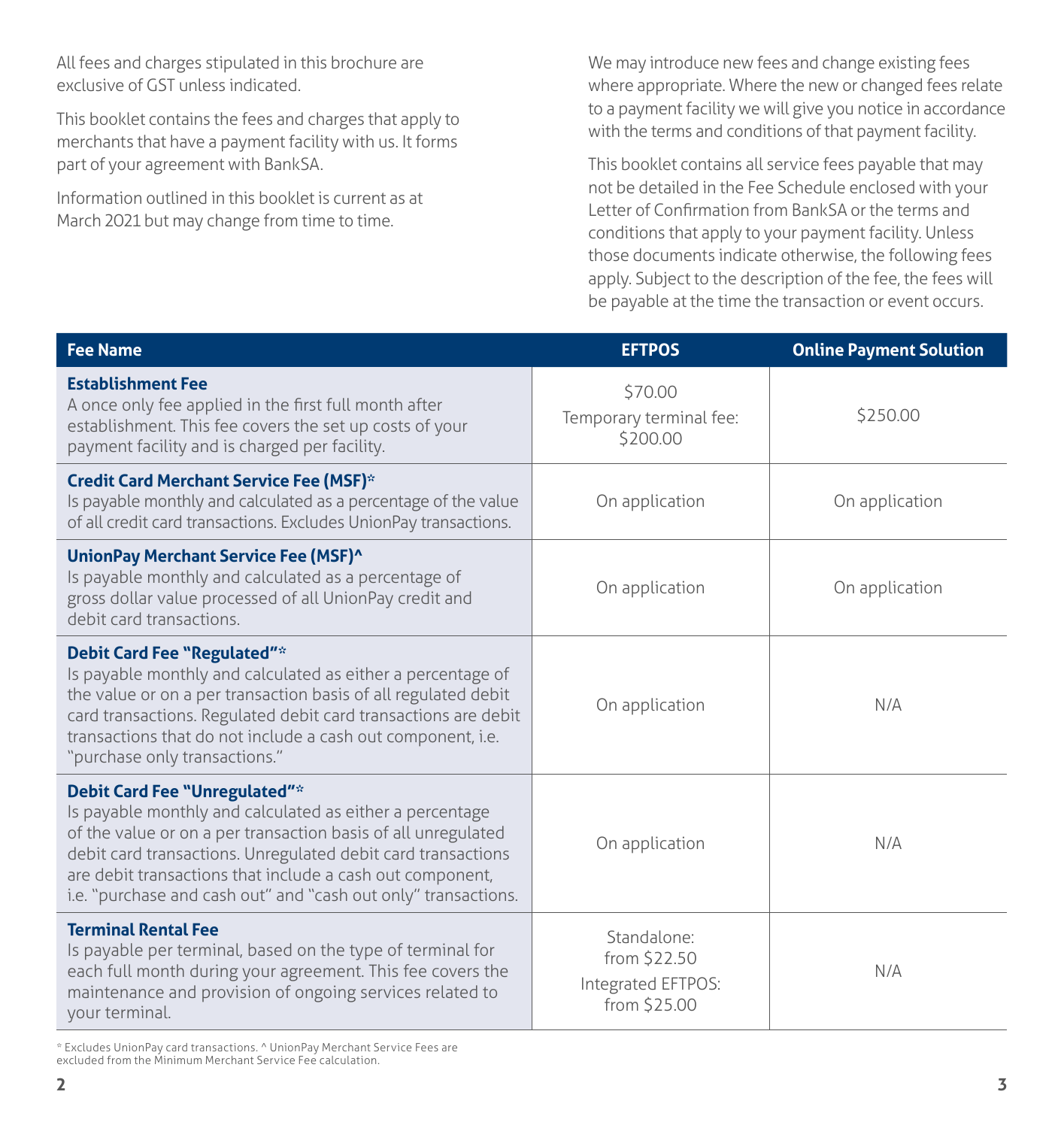| <b>Fee Name</b>                                                                                                                                                                                                                                                                                | <b>EFTPOS</b>                                       | <b>Online Payment Solution</b> |
|------------------------------------------------------------------------------------------------------------------------------------------------------------------------------------------------------------------------------------------------------------------------------------------------|-----------------------------------------------------|--------------------------------|
| <b>Monthly Administration Fee</b><br>Is payable per payment facility for each full month during<br>your agreement. This fee covers the administration costs for<br>the provision of services related to your payment solution.                                                                 | N/A                                                 | \$30.00                        |
| <b>Annual Participation Fee</b><br>Is payable annually commencing in the first full month after<br>establishment. This fee covers the costs associated with the<br>provision of your payment facility.                                                                                         | \$40.00                                             | \$40.00                        |
| <b>Chargeback Fee<sup>+</sup></b><br>A processing fee will apply per chargeback (dispute) received<br>from a credit card customer that has transacted through your<br>payment facility/ies.                                                                                                    | \$30.00                                             | \$30.00                        |
| Mail Order/Telephone Order Fee<br>Is payable per payment facility for each full month during<br>your agreement. This fee covers the costs associated with<br>card transactions that are manually keyed into the facility.                                                                      | \$10.00                                             | N/A                            |
| <b>Minimum Monthly Service Fee</b><br>Is payable if the monthly merchant service fees on your<br>combined credit <sup>^</sup> and debit card transactions fall below<br>\$25.00 per terminal/ facility. Fee applies per terminal for<br>EFTPOS payment solutions and online payment solutions. | \$25.00                                             | \$25.00                        |
| <b>Duplicate Merchant Statement Fee</b><br>Is payable per each duplicate statement requested.                                                                                                                                                                                                  | \$7.50                                              | \$7.50                         |
| <b>Priority Processing Fee</b><br>A once only fee applied in the first full month after<br>establishment. This fee covers the processing and<br>delivery costs associated with the priority set-up of your<br>payment facility.                                                                | \$250.00                                            | \$100.00                       |
| <b>Conversion Fee</b><br>A conversion fee will be charged each site location where a<br>change of terminal(s) is requested.                                                                                                                                                                    | \$80.00                                             | N/A                            |
| <b>Reporting Fee</b><br>Is payable per daily transaction report produced per terminal<br>for reports relating to transactions within 90 days. Is payable<br>on a per hour basis for reports relating to transactions older<br>than 90 days.                                                    | \$5.00 per report<br>\$65.00 per hour<br>thereafter | N/A                            |

<sup>+</sup> Fee also applicable to products with Simple Pricing Plan.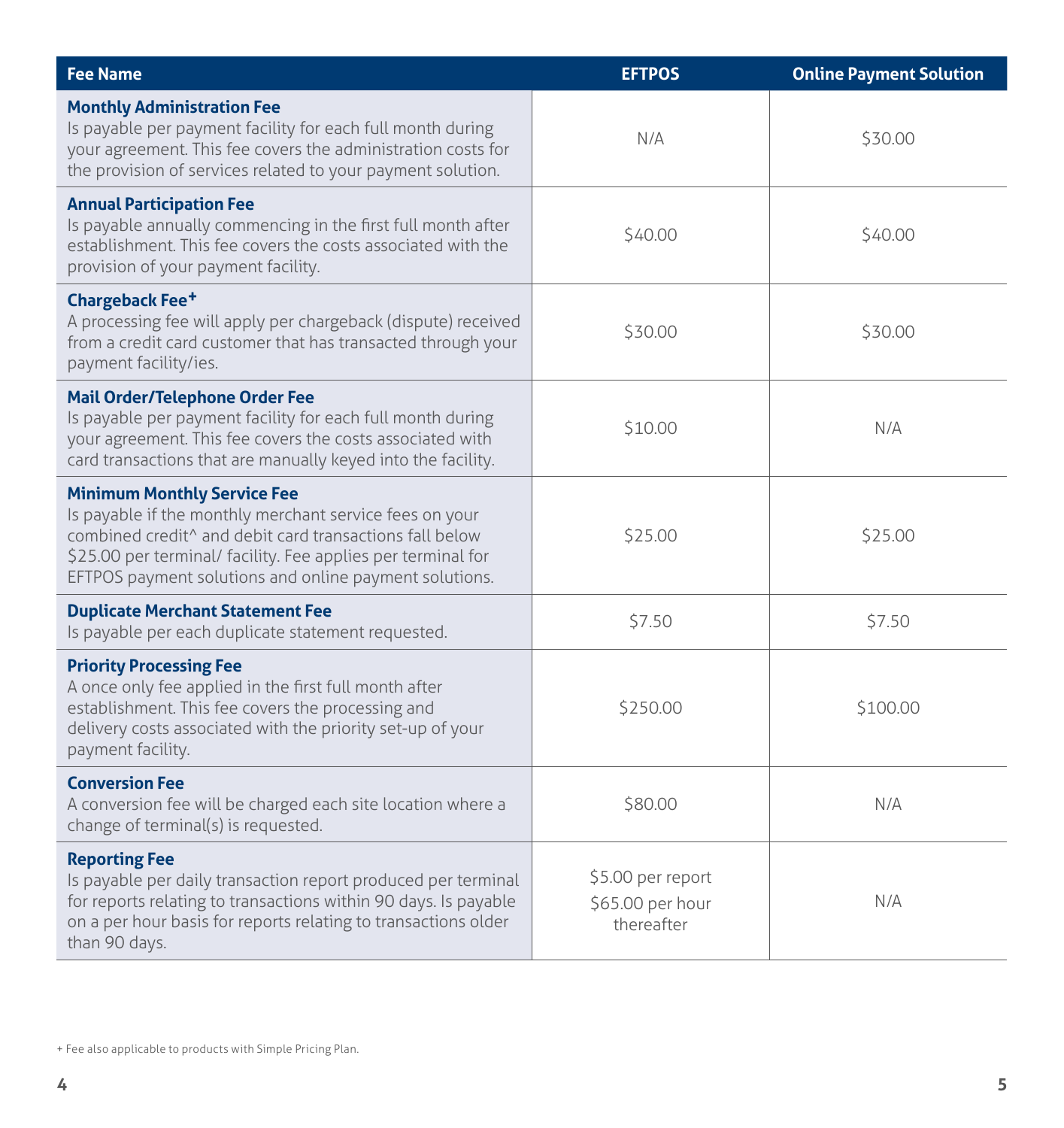| <b>Fee Name</b>                                                                                                                                                                                                        | <b>EFTPOS</b>               | <b>Online Payment Solution</b> |
|------------------------------------------------------------------------------------------------------------------------------------------------------------------------------------------------------------------------|-----------------------------|--------------------------------|
| Non-Returned/Damaged Terminal & Equipment Fee+<br>Is payable when merchant terminals are not returned to<br>BankSA or where during the course of normal business they<br>are damaged due to your negligence or misuse. | up to \$500.00              | N/A                            |
| <b>EFTPOS Connect Terminal Stand</b><br>A fee is applied for each terminal stand requested.<br>Available for the EFTPOS Connect terminal only.                                                                         | \$70.00 excl. GST per stand | N/A                            |

| <b>Simple Pricing Plans1</b><br>In addition to any fees above marked with an "+", the<br>following fees also apply to Simple Pricing Plans. | <b>Including GST</b>                                            | <b>Excluding GST</b>                                            |
|---------------------------------------------------------------------------------------------------------------------------------------------|-----------------------------------------------------------------|-----------------------------------------------------------------|
| <b>Plan Fee</b>                                                                                                                             | \$55.00 per month<br>(Included Value of \$3,500)#               | \$50.00 per month<br>(Included Value of \$3,500)#               |
|                                                                                                                                             | \$85.00 per month<br>(Included Value of \$6,000)#               | \$77.27 per month<br>(Included Value of \$6,000)#               |
|                                                                                                                                             | \$125.00 per month<br>(Included Value of \$10,000)#             | \$113.64 per month<br>(Included Value of \$10,000) <sup>#</sup> |
|                                                                                                                                             | \$175.00 per month<br>(Included Value of \$15,000) <sup>#</sup> | \$159.09 per month<br>(Included Value of \$15,000) <sup>#</sup> |
|                                                                                                                                             | \$225.00 per month<br>(Included Value of \$20,000)#             | \$204.55 per month<br>(Included Value of \$20,000)#             |
| Excess Fee <sup>2</sup>                                                                                                                     | 1.5%                                                            | 1.36%                                                           |

- 1 To be eligible for the Simple Pricing Plan you must hold and settle into a business transaction account with BankSA in the same name as the Merchant Facility. Not available for use outside of the indirect tax zone. One terminal per Simple Pricing Plan, per Merchant and available for EFTPOS 1 product only.
- # Included Value means the total maximum dollar value of Visa, Mastercard® and eftpos transactions that can be processed through your Merchant Facility per calendar month included in the Plan Fee. If the Included Value is exceeded in a calendar month, an Excess fee applies.
- 2 Excess Fee is charged as a % of the dollar value of Visa, Mastercard and eftpos transactions processed that exceeds the Included Value. UnionPay transactions are not included in the Simple Pricing Plan and are subject to separate pricing.
- **+** Fee also applicable to products with Simple Pricing Plan.